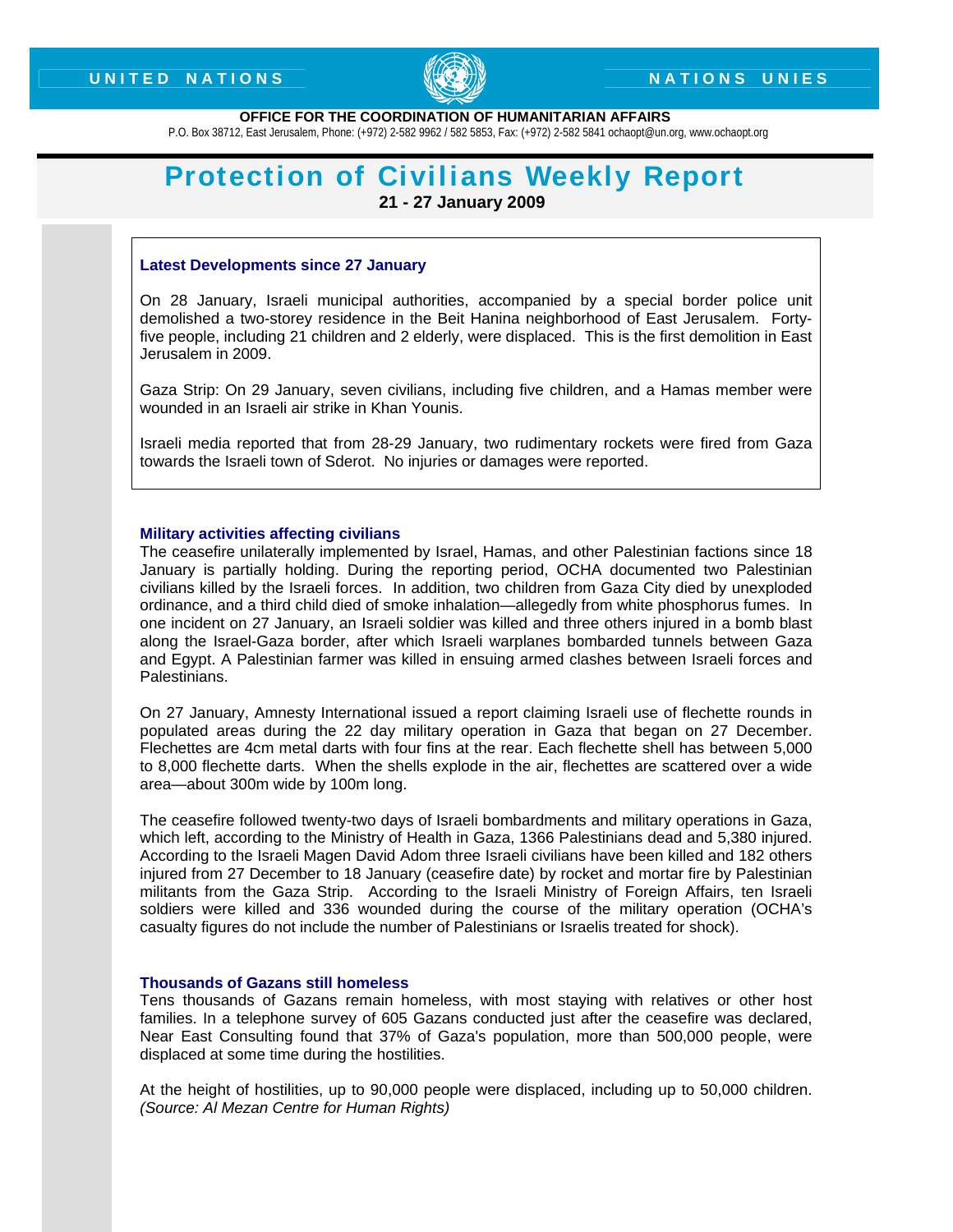Although hospitals still have a large number of intensive care patients, capacity has improved, allowing for other regular patient services such as elective surgery. Hospital electricity remains intermittent, with generators providing backup electricity supply. From 1 – 25 January, 93.5 truckloads of medical supplies entered into Gaza, which, according to WHO are enough to cover most current needs. Immunization programs have resumed.

The Erez crossing was opened intermittently during the week to allow for the evacuation of eight medical cases and eight escorts to West Bank hospitals (including East Jerusalem). The PA MoH in Ramallah has stopped authorizing the referral of patients from Gaza to medical treatment in Israel as in the past.

According to the WHO, since the beginning of hostilities, from 27 December to 22 January, 602 patients crossed into Egypt through Rafah for external medical treatment.

#### **Electricity, Fuel and Water and Sanitation**

Gaza water and sanitation conditions, which had severely deteriorated during the Israeli offensive, have somewhat improved; at least 70 percent of the water network is functioning although some areas are still not receiving water due to localized damage.

As a whole, the population of Gaza is receiving approximately 84% of its electricity needs (202MW). Conditions have somewhat improved, though most of the Gaza Strip still receives intermittent electricity, with scheduled 6-8 hour power cuts occurring twice a week in Gaza Governorate and North Gaza. Although there are no scheduled power cuts in Rafah and Khan Younis governorates, unscheduled cuts sometimes occur due to ongoing repairs to power lines. Some areas, including Jabalia, Zaitoun, and Sudania, still do not have power due to localized damage. This also affects water distribution in those areas.

On 25 January, the Gaza Power plant increased electricity production to 60 MW. Since the ceasefire, the power plant has received an average of 243,000 litres of fuel per day. The Power plant needs 450,000 litres daily to produce its full capacity of 80 MW.

Since the ceasefire, Israel has allowed in more than 720 tonnes of cooking gas--approximately 80 tonnes per day, far less than its estimated needs of 300 tonnes per day.

#### **NGOs continue to face difficulties accessing Gaza**

During the reporting period, NGOs continued to face difficulty accessing the Gaza Strip to carryout humanitarian work. Humanitarian personnel are able to enter Gaza through Erez crossing only after receiving prior clearance by the Israeli authorities. During the period, many NGOs did not receive a response from the Israeli authorities regarding their applications, while others were requested to provide additional information regarding their specific mandates, activities, funding sources, etc. Others have been denied entry altogether. A key problem has been inconsistency in the process; some staff members are informed that they have been approved, only to be denied entry when they reach Erez. In other cases, staff receive conflicting information from Israeli authorities regarding regulations that must be met before entry is allowed.

As of 28 January, there were over 30 internationals working with NGOs in Gaza and there were outstanding requests for over 140 NGO staff to enter. The inability of NGOs to enter their humanitarian staff into the Gaza Strip, along with inconsistent, unpredictable procedures, impedes NGOs' ability to effectively plan their humanitarian response and obstructs efforts to address the humanitarian crisis brought about by 18 months of closure and Israel's recent military operation.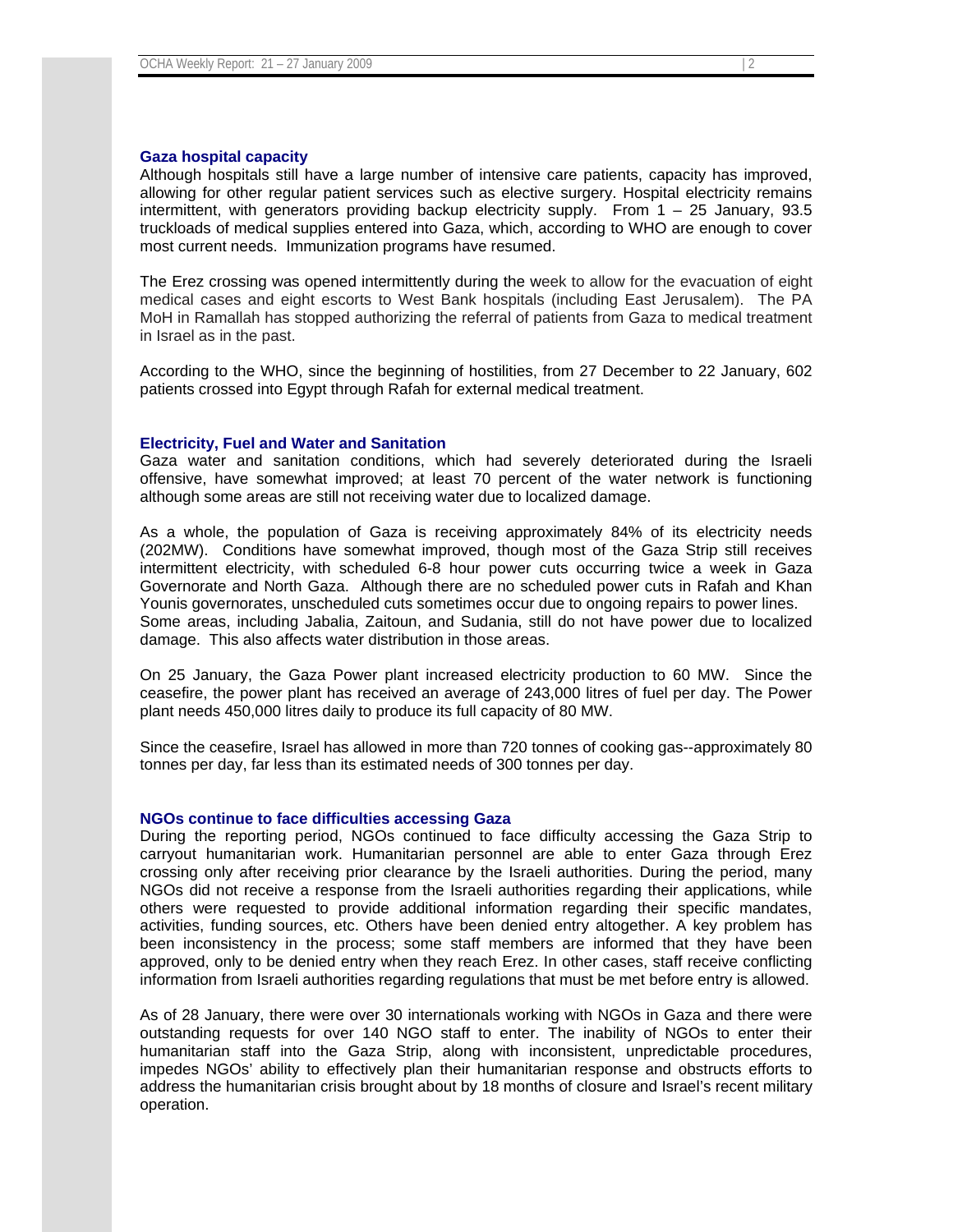## **Gaza Crossings**

The higher numbers of truckloads entering Gaza since 28 December 2008 continued during the reporting period. From 19-25 January, almost 604 truckloads entered through Kerem Shalom, and 329 truckloads of grain entered though the Karni conveyor belt.

# *Gaza food supply: Karni conveyor belt operating, large influx of wheat into Gaza*

From October through the end of 2008, there were severe wheat shortages in Gaza, resulting in the closure of Gaza's wheat mills on several occasions. From 19-22 January, the conveyor belt located at Karni crossing was opened for the first time since 16 December 2008, allowing of 173 truckloads of wheat grain into Gaza, bringing the average number of truckloads of wheat grain per day entering into Gaza in January to more than twice the daily average in December and November 2008, it remains less than one third than it

| Total Truckloads entered by crossing and type 19-25 Jan |                                                                                                                                                                                                                                 |                         |
|---------------------------------------------------------|---------------------------------------------------------------------------------------------------------------------------------------------------------------------------------------------------------------------------------|-------------------------|
| <b>CROSSING</b>                                         | <b>TYPE</b>                                                                                                                                                                                                                     | <b>TRUCKS</b>           |
| Karni                                                   | <b>Animal Feed</b><br><b>Human Food</b><br><b>Products</b>                                                                                                                                                                      | 121<br>208              |
| <b>Karni Total</b>                                      |                                                                                                                                                                                                                                 | 329                     |
| <b>Kerem</b><br><b>Shalom</b>                           | <b>Human Food</b><br><b>Products</b><br><b>Hygiene/Cleaning</b><br><b>Supplies</b><br><b>Industrial/Electrical</b><br><b>Applications</b><br><b>Medical Supplies</b><br><b>Non-Edible</b><br><b>Consumables</b><br><b>Other</b> | 483<br>11<br>43.5<br>64 |
| <b>Kerem</b><br><b>Shalom Total</b>                     |                                                                                                                                                                                                                                 | 603.5                   |
| <b>Grand Total</b>                                      |                                                                                                                                                                                                                                 | 932.5                   |

*Total Truckloads entered by crossing and type 19-25 Jan* 

was in July 2008—the month immediately following the 19 June ceasefire. Long queues at bakeries continued through the reporting period. *(See Chart below)*

Despite the rise in food imports, price increases, lack of currency, and damage/destruction of agricultural fields have all contributed to food access difficulties. All 10 UNRWA distribution centres are distributing daily food rations to approximately 25,000 people. During the reporting period, WFP distributed 95 tonnes of food to some 6,000 beneficiaries in Gaza and North Gaza, and on 26



January, began a school feeding program to provide milk, biscuits and canned meat to students.

## **West Bank**

Protests against the Barrier and the Israeli Gaza offensive continued in the West Bank villages of Ni'lin, Bil'in (Ramallah), Jayyus (Qalqiliya) and Ma'sara (Bethlehem). Some demonstrations developed into violent clashes between stone-throwing demonstrators and Israeli security forces, who responded with live ammunition, rubber-coated bullets, teargas and physical assault. As a result 24 Palestinians, including eight children, one Israeli and two foreign activists were injured. In addition, several incidents of stone-throwing at IDF checkpoints resulted in three Palestinian injuries this week.